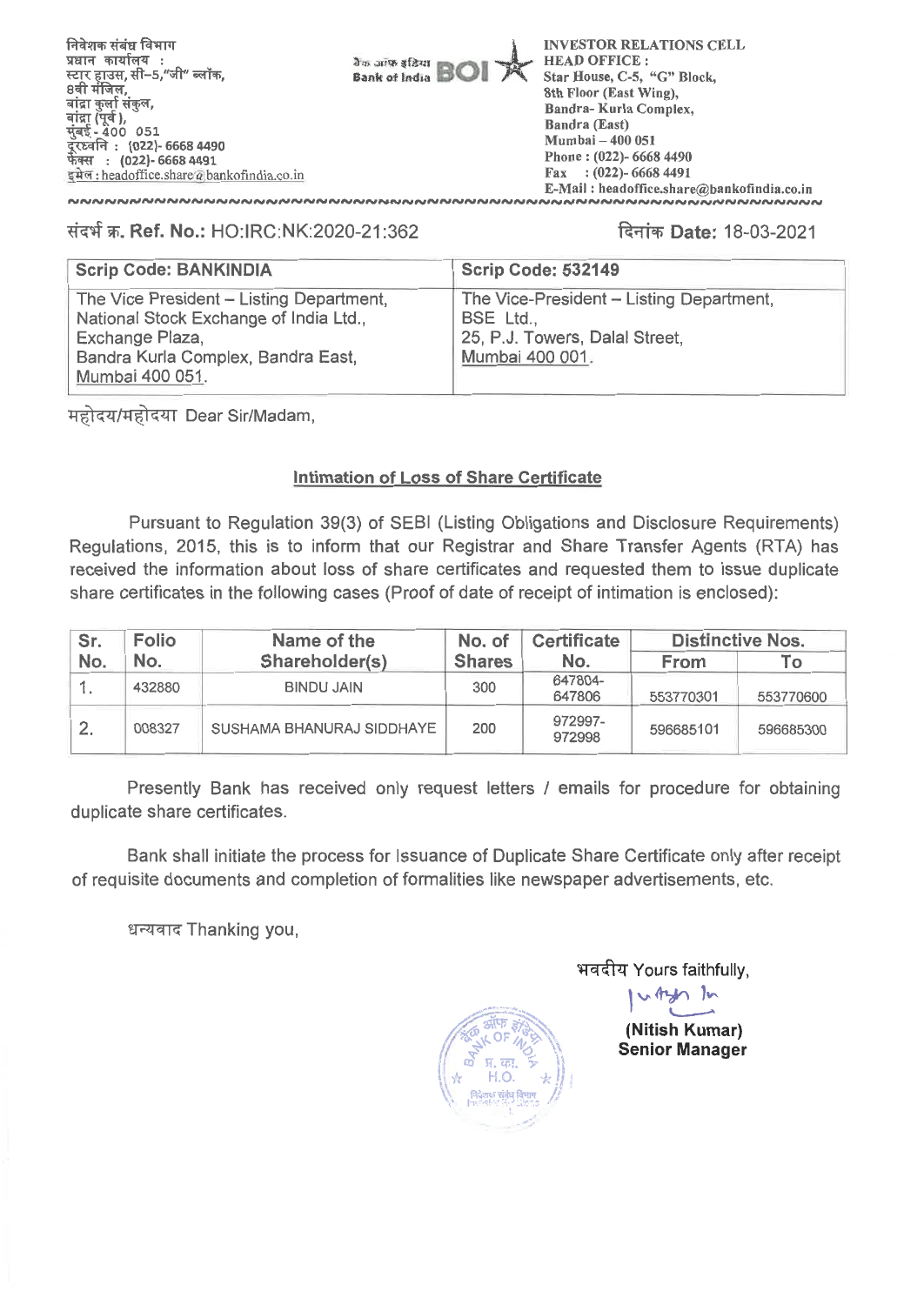## **Investor Relations Department**

| From:<br>Sent:<br>To:<br>Cc: | bssduplicate@bigshareonline.com<br>Wednesday, March 17, 2021 12:42 PM<br>Rajesh Venkataraj Upadhya; Investor Relations Department<br>ganesh@bigshareonline.com; jibu@bigshareonline.com;<br>bhagwan@bigshareonline.com; Bssduplicate@Bigshareonline.Com |
|------------------------------|---------------------------------------------------------------------------------------------------------------------------------------------------------------------------------------------------------------------------------------------------------|
| Subject:                     | Duplicate Share Intimations Received On: 20210317                                                                                                                                                                                                       |
| <b>Attachments:</b>          | 530317.pdf                                                                                                                                                                                                                                              |

### FION: This email originated from a source outside Bank of India. on links or open attachments unless you recognize the sender and you know the and you content is safe. content is safe.

### Dear Sir/Ma'am,

Please be informed that in terms of the provisions of the SEBI (LODR) Regulations, 2015, the Company is required to submit information regarding loss of share certificates and issue of duplicate certificates, to the stock exchange within two days of its getting information. Further, the said intimation has to be filed only through the mode of NEAPS filing for NSE and on listing.bseindia.com for BSE and not via hard copy submission. Dear Sir/Ma'am,<br>Please be informed that in terms of the provisions of the SEBI (LODR) Regulations, 2015, the Company is required to submit<br>information regarding loss of share certificates and issue of duplicate certificate

Accordingly, we are sharing herewith the receipt of the following request for loss of share certificate of the Company by shareholders, to enable you to comply with the said regulatory requirement within the timelines prescribed.

| <b>Client Name</b>                                                                      | Cert. No | Dist. No From | Dist. NO. To | Folio No. | Quantity | Name              |
|-----------------------------------------------------------------------------------------|----------|---------------|--------------|-----------|----------|-------------------|
| <b>BANK OF INDIA - EQUITY</b>                                                           | 647804   | 553770301     | 553770400    | 432880    | 100      | <b>BINDU JAIN</b> |
| <b>BANK OF INDIA - EQUITY</b>                                                           | 647805   | 553770401     | 553770500    | 432880    | 100      | <b>BINDU JAIN</b> |
| <b>BANK OF INDIA - EQUITY</b>                                                           | 647806   | 553770501     | 553770600    | 432880    | 100      | <b>BINDU JAIN</b> |
| Should you have any queries in respect of the aforesaid instruction kindly revert back. |          |               |              |           |          |                   |
| Regards,                                                                                |          |               |              |           |          |                   |
| Bigshare Services Pvt. Ltd.                                                             |          |               |              |           |          |                   |
|                                                                                         |          |               |              |           |          |                   |
|                                                                                         |          |               |              |           |          |                   |
|                                                                                         |          |               |              |           |          |                   |
|                                                                                         |          |               |              |           |          |                   |
|                                                                                         |          |               |              |           |          |                   |
|                                                                                         |          |               |              |           |          |                   |
|                                                                                         |          |               |              |           |          |                   |
|                                                                                         |          |               |              |           |          |                   |
|                                                                                         |          |               |              |           |          |                   |
|                                                                                         |          |               |              |           |          |                   |
|                                                                                         |          |               |              |           |          |                   |
|                                                                                         |          |               |              |           |          |                   |
|                                                                                         |          |               |              |           |          |                   |
|                                                                                         |          |               | $\mathbf 1$  |           |          |                   |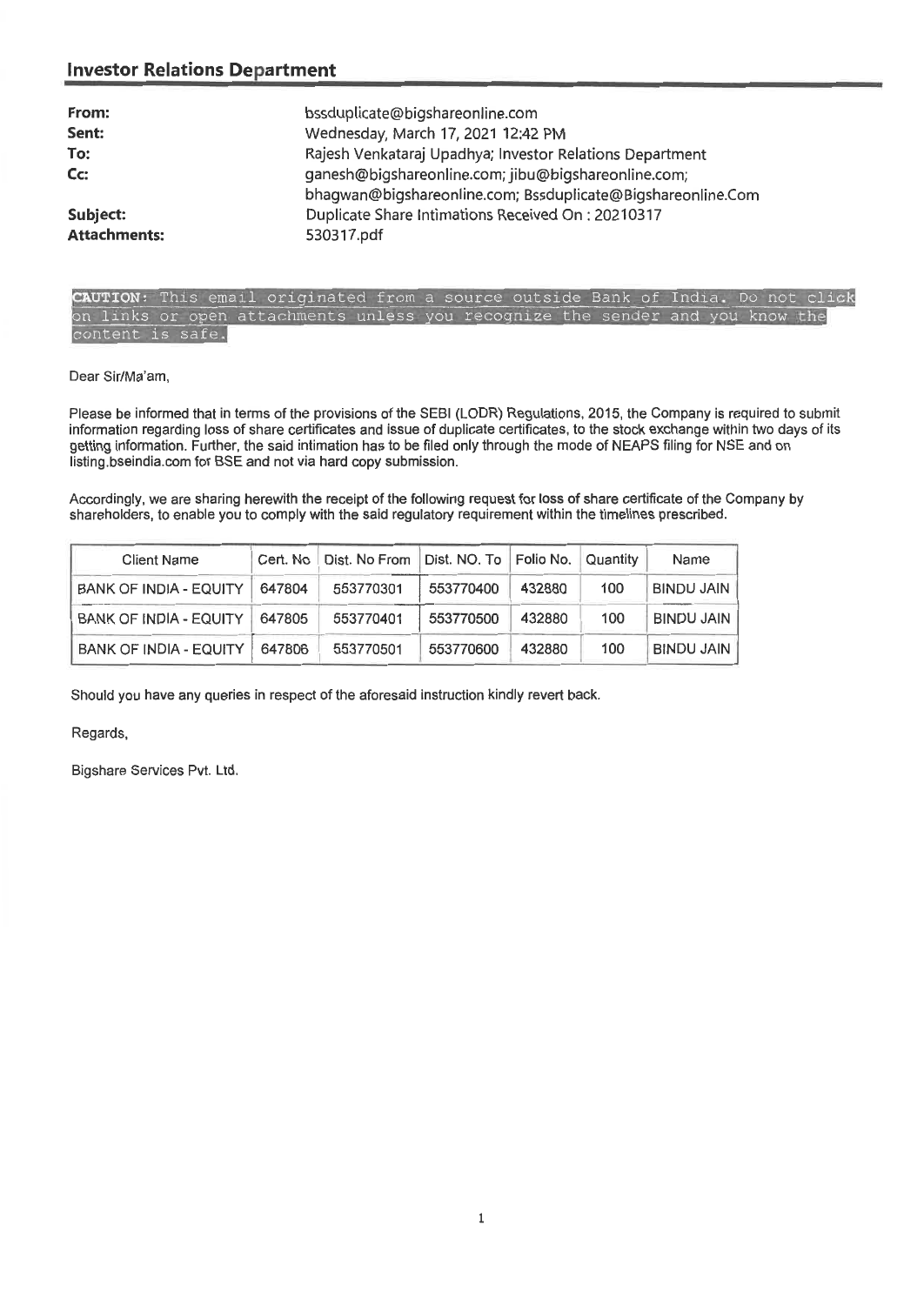# **Request for issue of Duplicate Share Certificate**. **Request for issue of Duplicate Share Certificate.**

### To **To**

 $\ddot{\phantom{1}}$ 

M/s. Bigshare Services Pvt. Ltd. (RTA), **M/s. Bigshare Services Pvt. Ltd. (RTA),**  1 st Floor, Bharat Tin Works Building, **1 st Floor, Bharat Tin Works Building,**  Opp. Vasant Oasis, Makwana Road, **Opp. Vasant Oasis, Makwana Road,**  Marol, Andheri (East), Mumbai — 400 059 **Marol, Andheri (East), Mumbai — 400 059** 

Mail id: investor@bigshareonline.com **Mail id: investor@bigshareonline.com** 

Tel. No.: 022 - 6263 8200/8221/8222/8223 **Tel. No.: 022 - 6263 8200/8221/8222/8223** 

**30317 530317** 

|      | BIGSHARE SERVICES PVT. LTD. | <b>RECEIVED</b> |  |
|------|-----------------------------|-----------------|--|
|      | Subject to Verification     |                 |  |
|      |                             | 17 開3 2021      |  |
|      |                             |                 |  |
| Sigr |                             |                 |  |

Subject : Application for Issue,of-Duplicate Share Certificates ••• **Subject : Application for Issue of Duplicate Share Certificates** 

#### Dear Sir **Dear Sir**

We, the undersigned apply for the issue of duplicate share certificates held by us in folio number **We, the undersigned apply for the issue of duplicate share certificates held by us in folio number**  432880. We are submitting following documents as required by you in processing of issue of **432880. We are submitting following documents as required by you in processing of issue of**  duplicate share certificates. **duplicate share certificates.** 

- 1. Aahaar Card of Sanjay Pal Jain **1. Aohaar Card of Sanjay Pal Jain**
- 2. Adhaar Card of Bindu Jain **2. Adhaar Card of Bindu Jain**
- 3. PAN Card of Sanjay Pal Jain **3. PAN Card of Sanjay Pal Jain**
- 4, PAN Card of Bindu Jain **4, PAN Card of Bindu Jain**

Kindly Let us know the further course of action from our end and issue the duplicate share **Kindly Let us know the further course of action from our end and issue the duplicate share**  Certificates to us at the earliest. **Certificates to us at the earliest.** 

Thanking you, **Thanking you,** 

Yours Faithfully **Yours Faithfully** 

. (Sway Pal \*am) **. (Sanjay Pal am)** 

Mob No. - 9988886767 **Mob No. - 9988886767** 

Binda Jan

**(Bindu Jain)**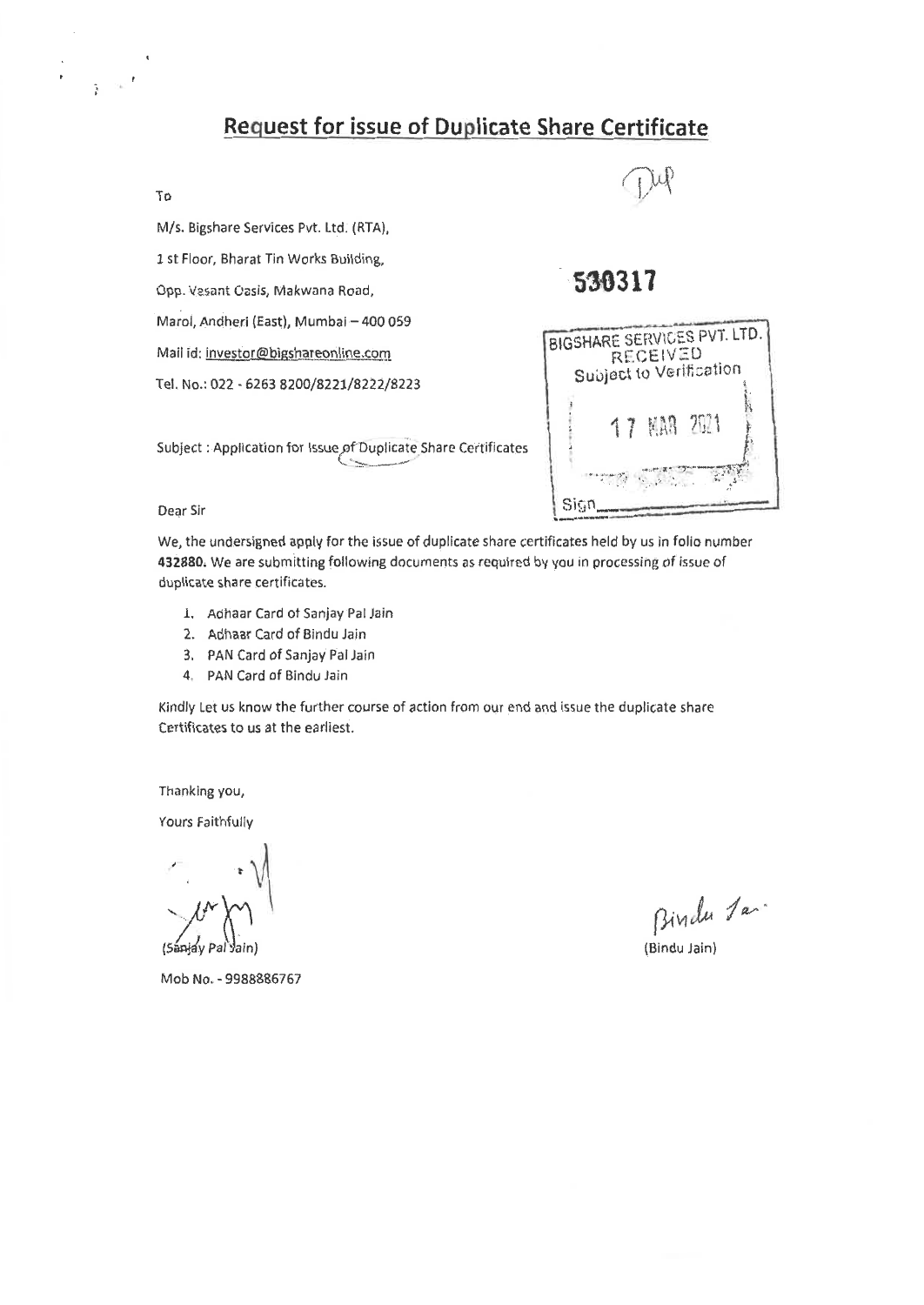## **Investor Relations Department**  Investor Relations Department

| From:               | bssduplicate@bigshareonline.com                                                                                    |
|---------------------|--------------------------------------------------------------------------------------------------------------------|
| Sent:               | Thursday, March 18, 2021 2:18 PM                                                                                   |
| To:                 | Rajesh Venkataraj Upadhya; Investor Relations Department                                                           |
| $Cc$ :              | ganesh@bigshareonline.com; jibu@bigshareonline.com;<br>bhagwan@bigshareonline.com; Bssduplicate@Bigshareonline.Com |
| Subject:            | Duplicate Share Intimations Received On: 20210318                                                                  |
| <b>Attachments:</b> | 530435.pdf                                                                                                         |

## CAUTION: This email originated from a source outside Bank of on links or open attachments unless you recognize the sender and you know the or open content is safe.

### Dear Sir/Ma'am,

Please be informed that in terms of the provisions of the SEBI (LODR) Regulations, 2015, the Company is required to submit information regarding loss of share certificates and issue of duplicate certificates, to the stock exchange within two days of its getting information. Further, the said intimation has to be filed only through the mode of NEAPS filing for NSE and on listing.bseindia.com for BSE and not via hard copy submission.

|                                                                                                             |          | listing bseindia.com for BSE and not via hard copy submission. |              |           |          |                                                                                                                           |
|-------------------------------------------------------------------------------------------------------------|----------|----------------------------------------------------------------|--------------|-----------|----------|---------------------------------------------------------------------------------------------------------------------------|
|                                                                                                             |          |                                                                |              |           |          | Accordingly, we are sharing herewith the receipt of the following request for loss of share certificate of the Company by |
| shareholders, to enable you to comply with the said regulatory requirement within the timelines prescribed. |          |                                                                |              |           |          |                                                                                                                           |
| <b>Client Name</b>                                                                                          | Cert. No | Dist. No From                                                  | Dist. NO. To | Folio No. | Quantity | Name                                                                                                                      |
| BANK OF INDIA -<br><b>EQUITY</b>                                                                            | 972997   | 596685101                                                      | 596685200    | 008327    | 100      | SUSHAMA BHANURAJ<br><b>SIDDHAYE</b>                                                                                       |
| <b>BANK OF INDIA -</b><br><b>EQUITY</b>                                                                     | 972998   | 596685201                                                      | 596685300    | 008327    | 100      | SUSHAMA BHANURAJ<br><b>SIDDHAYE</b>                                                                                       |

Regards,

Bigshare Services Pvt. Ltd.